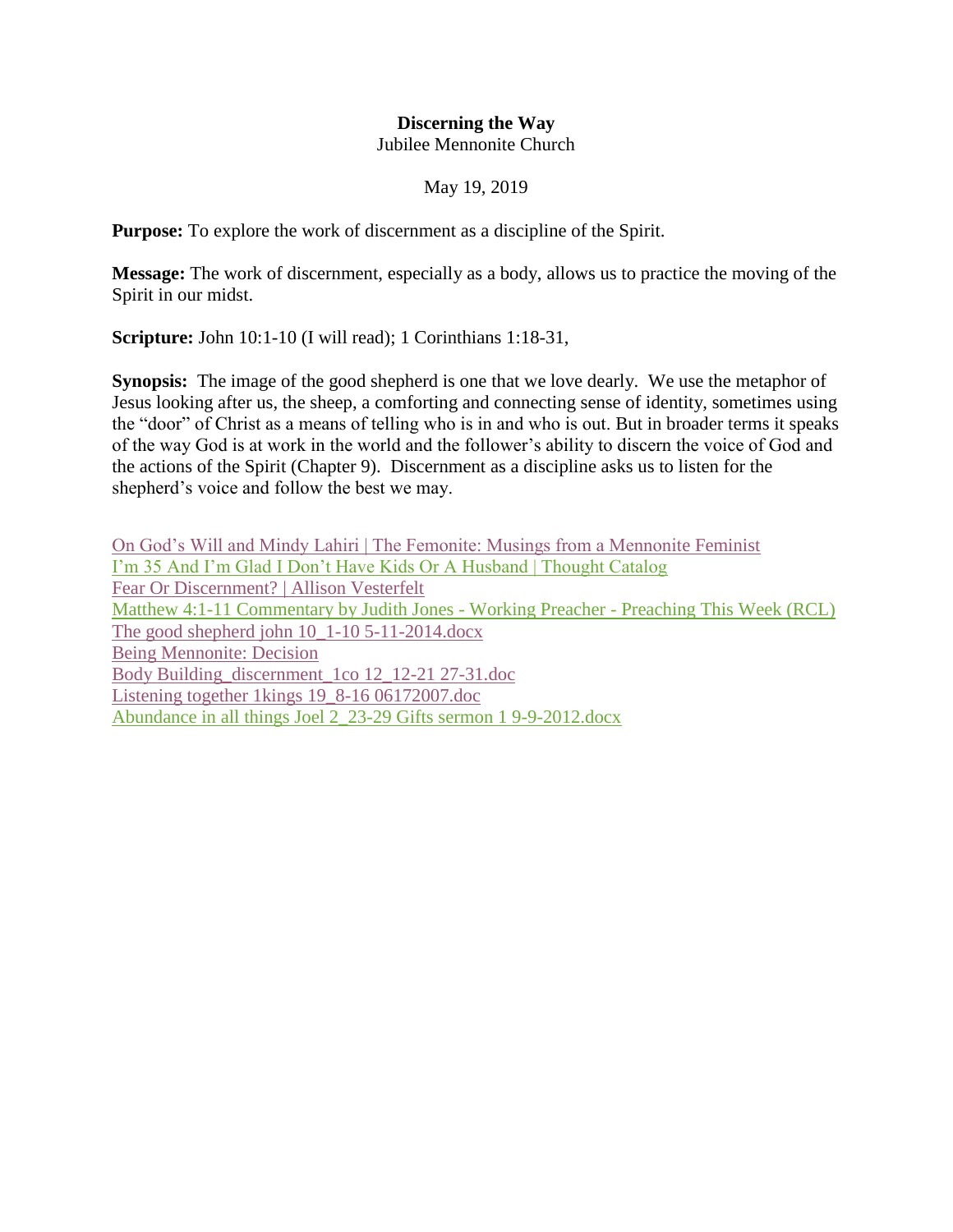John 10:1-10 NIV NIV

10:1 ...."Very truly I tell you Pharisees, anyone who does not enter the sheep pen by the gate, but climbs in by some other way, is a thief and a robber.

2 The one who enters by the gate is the shepherd of the sheep.

3 The gatekeeper opens the gate for them, and the sheep listen to his voice. He calls his own sheep by name and leads them out.

4 When he has brought out all his own, he goes on ahead of them, and his sheep follow him because they know his voice.

5 But they will never follow a stranger; in fact, they will run away from him because they do not recognize a stranger's voice."

6 Jesus used this figure of speech, but the Pharisees did not understand what he was telling them.

7 Therefore Jesus said again, "Very truly I tell you, I am the gate for the sheep.

8 All who have come before me are thieves and robbers, but the sheep have not listened to them.

9 I am the gate; whoever enters through me will be saved. They will come in and go out, and find pasture.

10 The thief comes only to steal and kill and destroy; I have come that they may have life, and have it to the full.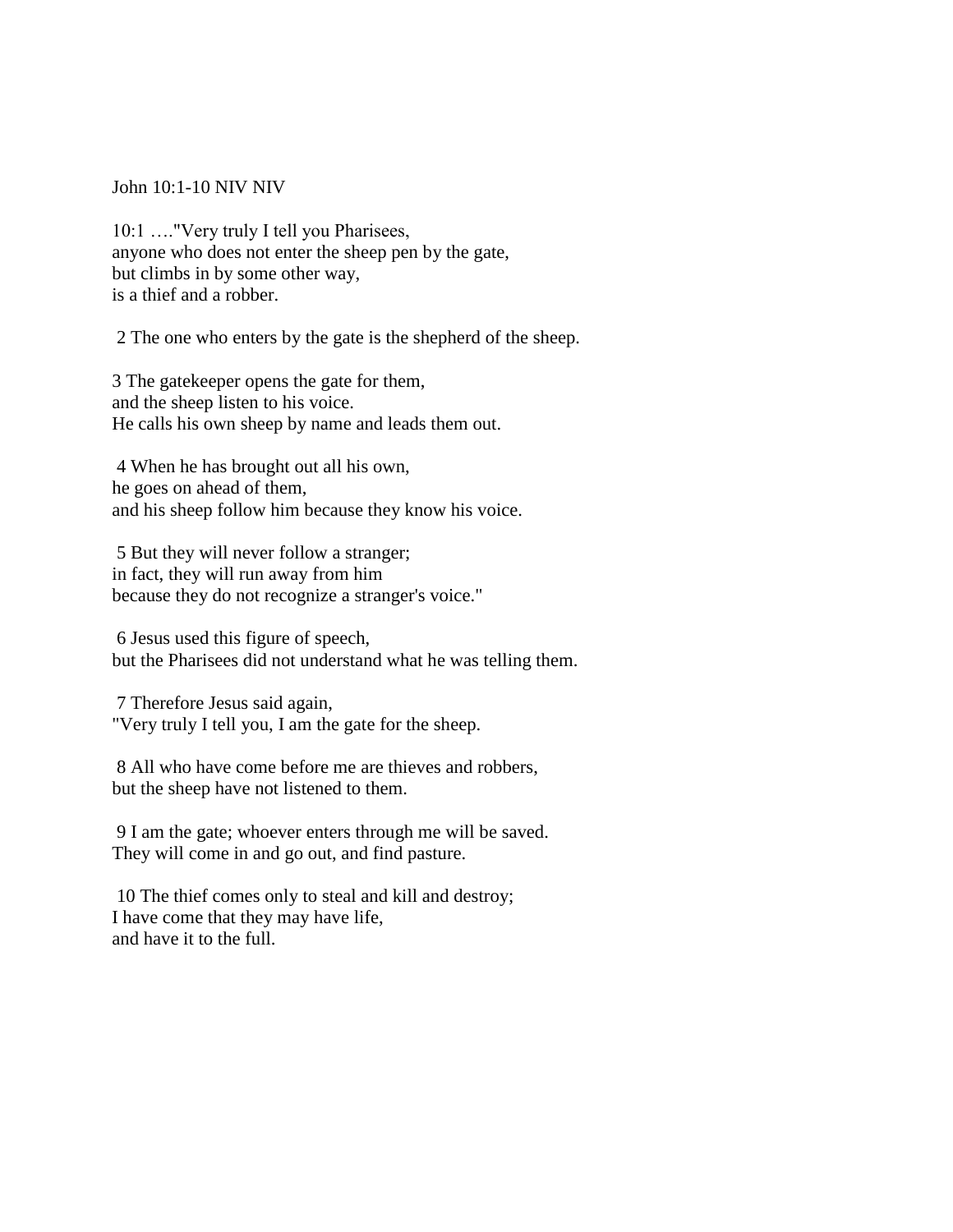We spend our lives surrounded by voices. From the time we get up in the morning to the time we go to bed, there are voices and ideas of all sorts bombarding us with ideas, concepts, and marketing. Even within sleep, dreams will come with there all too real images and visions of the world that we are left to make sense of. Some voices invite us, offering us life and happiness, usually by way of consumption. Some voices stir fear, mistrust and conflict, advocating their course as the way to safety. Others push us toward graciousness, forgiveness, and hope, inspiring us to seek and know the divine. Which brings us to ask; how in the midst of all of these voices do we find the voice of God? It is not an easy answer. God is the author of all things good, whether or not it happens to have a religious label slapped on the outside. God's voice is in much that has nothing to do with religion, and often that which masquerades as piety is anything but. But how do we know the difference? How do we discern where God lies, and how God calls?

Discernment is one of those impossibly churchy words that does not have much credit in the real world. We can talk about making up our minds, coming to a wise decision, or seeing our way to the end of our logic. But discernment of a decision smacks of something weird and out of ordinary, or at least so sufficiently over the top as to be meaningless anyway—like consulting chicken bones about the weather tomorrow. So what are we saying when we say discernment is a discipline of the spirit and of the church. Simply this: we sit and interpret together the way that God is leading us. It is the radical idea (and yes I do mean that in its original sense) that God has something to say, and followers of Christ and the father, we wait to be a part of what God is saying to us, and respond accordingly. Discernment asks the question "Where is God in this scenario and what might God have us do here?" As such, the various process is a discipline, a holy habit where we take time to consider the spiritual implications of our decisions along side the logical, personal, and logistical. We wait upon the Lord to hear what God is saying to us, with the hope that we hear well enough to be informed. As such, I would propose that the discipline of waiting on God—seeking to discern the will of God in the way of God—is as much the point as necessarily assessing what it is that God wills in any absolute sense. Not that this is not important- it is—but we know it can be tricky too. I tend to think that decisions and paths made in the right spirit of discernment can be used by the and within the Holy Spirit to do the work of God, regardless of the agenda of the day. Might one path be better than the other? Perhaps. But sometimes just looking for God is the best way to find God.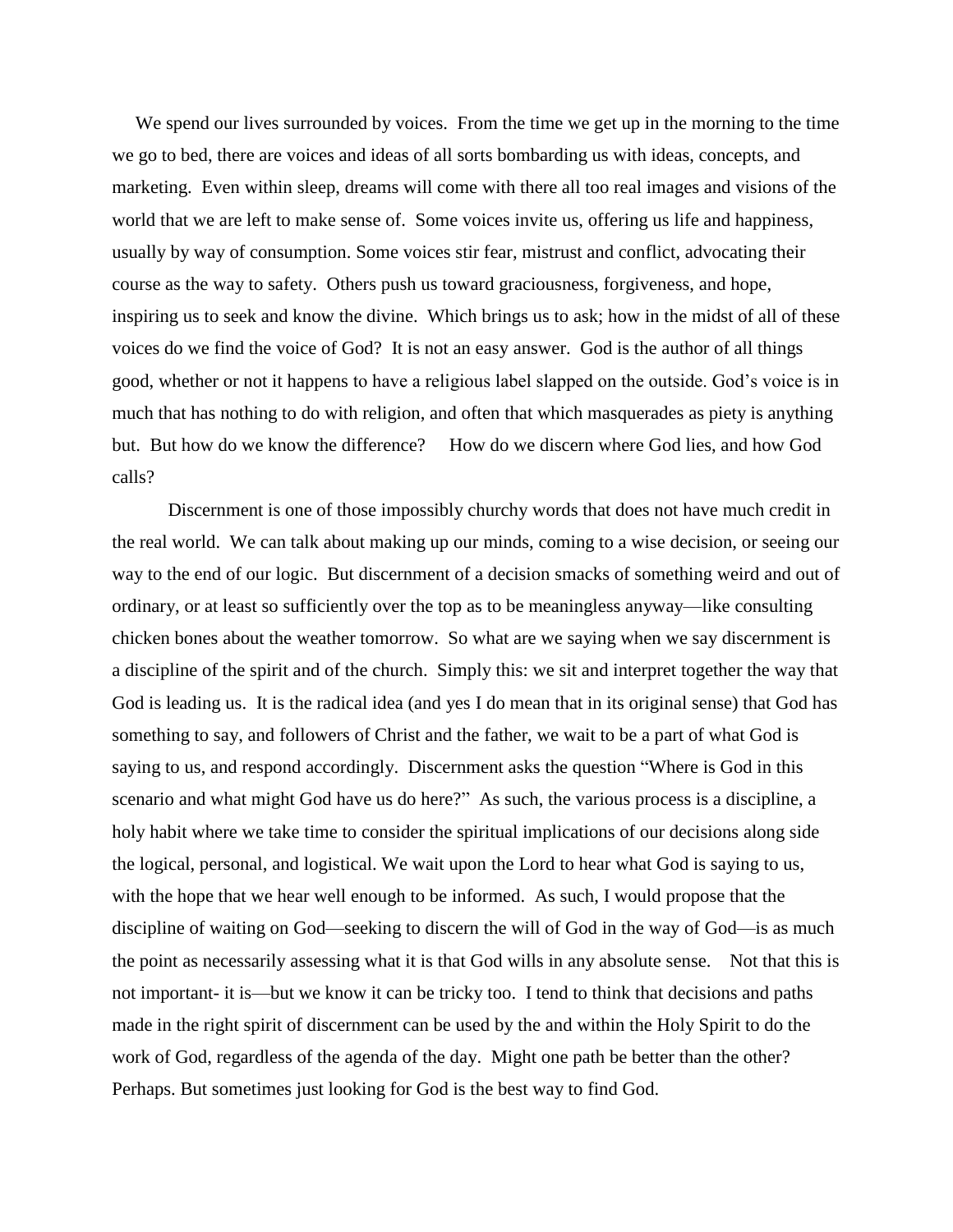Our text this morning from John is not what we think of when we consider discernment. We know these words and the declaration that they carry well, and not as a passage about finding God's way. God's salvation, of course. Discernment, not so much. We look at this metaphor of the sheep in a gate from the stand point of security alone—the pen being the protected domain of holiness into which we are all trying to gain access and Jesus is the divine bouncer, keep those who do not belong out in the cold of our religious club. This works because this is what we are used to—a society that excludes and divides, separating one world from the next by whatever means necessary. We see it in our world through its immigration laws. We see it in ourselves as we gravitate toward those with the familiar last name and the proper ethnic heritage. We see it in our church as it struggles to learn how to embrace those who so often are kept out no matter what generation we find ourselves in, no matter what the issue of the day happens to be. I overheard a conversation a while ago where someone had had a bad experience with airport security, and complaining bitterly ended "well, God know his sheep; they will get what is coming to them." So there. We assume that because this is how the world works that this must be how God works too.

 Except I am not sure it is. I don't even think that this is the point that Jesus is trying to make here. This text in isolation is a standalone statement from which draw information about the nature of Jesus and the way of God. But this text is part of a bigger story. It is actually Jesus' response to the questioning of the Pharisees who stood amazed and incredulous in the healing of the man born blind in Chapter 9. He heals them and no one quite know what to do with this or about this. It leads to this whole discourse about the nature of seeing God. He is responding to those who were speculating about who he was, that anything that cured, especially on the Sabbath, could never be of God. This metaphor is directed at those who cannot believe that God could be in something that violated their expectations of righteousness—the one thing they could not possibly see because their expectations blinded them. This is Jesus' explanation as to why they don't get it.

 But there more to this metaphor. As I said, we assume that the sheep pen is about keeping the wrong sheep out, and the right sheep in. We hear this and think holding cell of a individual farmer. But that is not how it worked back then. The sheep pen was the communal corral in each town where all the sheep were placed at night for guarding and safe keeping. It's a car park for sheep. All of the sheep from all of the shepherds were crammed into the same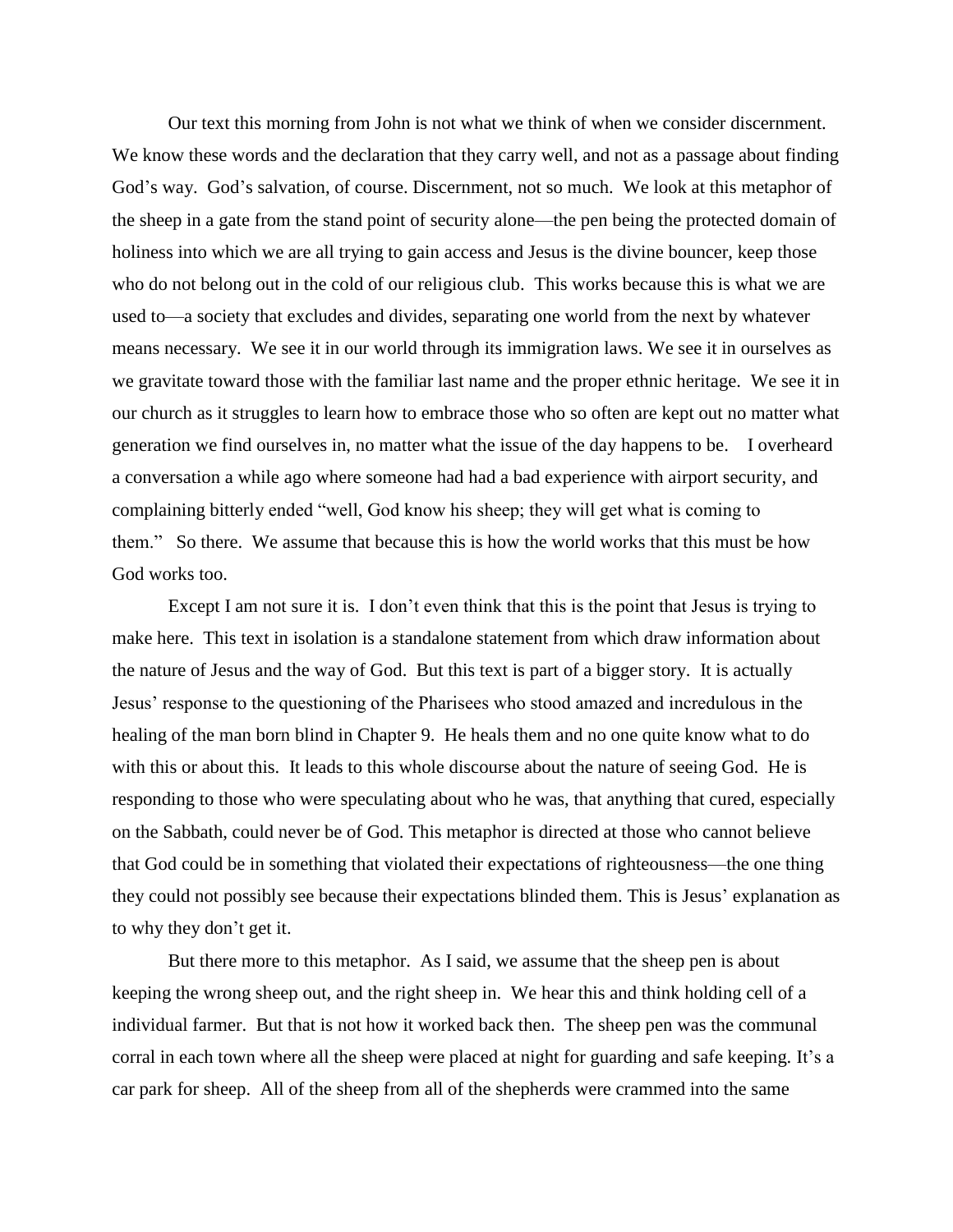area. There were no brands, no ear tags, no external mechanism to tell who's sheep was who's. But in the morning, each shepherd would come out, and call to their sheep, the one's who knew their voice, and the sheep would follow. Keyed to the voice of the shepherd, they know what to do and when to do it. Even the imitators trying to lure sheep away would fail. So the metaphor of the gate and the pen is not about who will get in and who will get out, but how we know the voice of the holy in the midst of our madly braying world, and follow that voice as it leads. Jesus is saying here those who hear the holy, know the holy, and are formed by the holy, will follow that voice of the holy which he carried and he spoke so well. The voice of God speaks as it will to whom it will, granting abundant life and healing to those who would only hear. It is a free, open gift. The challenge is for us to hear well enough to know God's working in our midst.

Which brings us back to the work of discernment. How do we pick out the voice of God in the midst of the bedlam of our over noised world? How do we hear the cadence and tone of the Good Shepherd? There is no easy answer. Its hard. Sometimes the best we can do is trust the gut feeling of right and wrong to bring us forward. Others of us require long periods of prayer and discernment to get a sense of leading. Ronald Rolheiser suggests some characteristics of the voice we can listen for:

- It speaks in whispers even while being recognized in thunder
- The voice of God is recognized wherever one sees life, joy, health, color, and humor, even as it is too recognized wherever one sees dying, suffering, poverty, and a beatendown spirit.
- The voice of God is recognized in what calls us to what's higher, sets us apart, and invites us to holiness, even as it is recognized in what calls us to humility, submergence into humanity, and in that which refuses to denigrate our humanity.
- The voice of God is recognized in what appears in our lives as "foreign", as other, as "stranger," even as it is recognized in the voice that beckons us home.
- The voice of God is the one that most challenges and stretches us, even as it the only voice that ultimately soothes and comforts us.